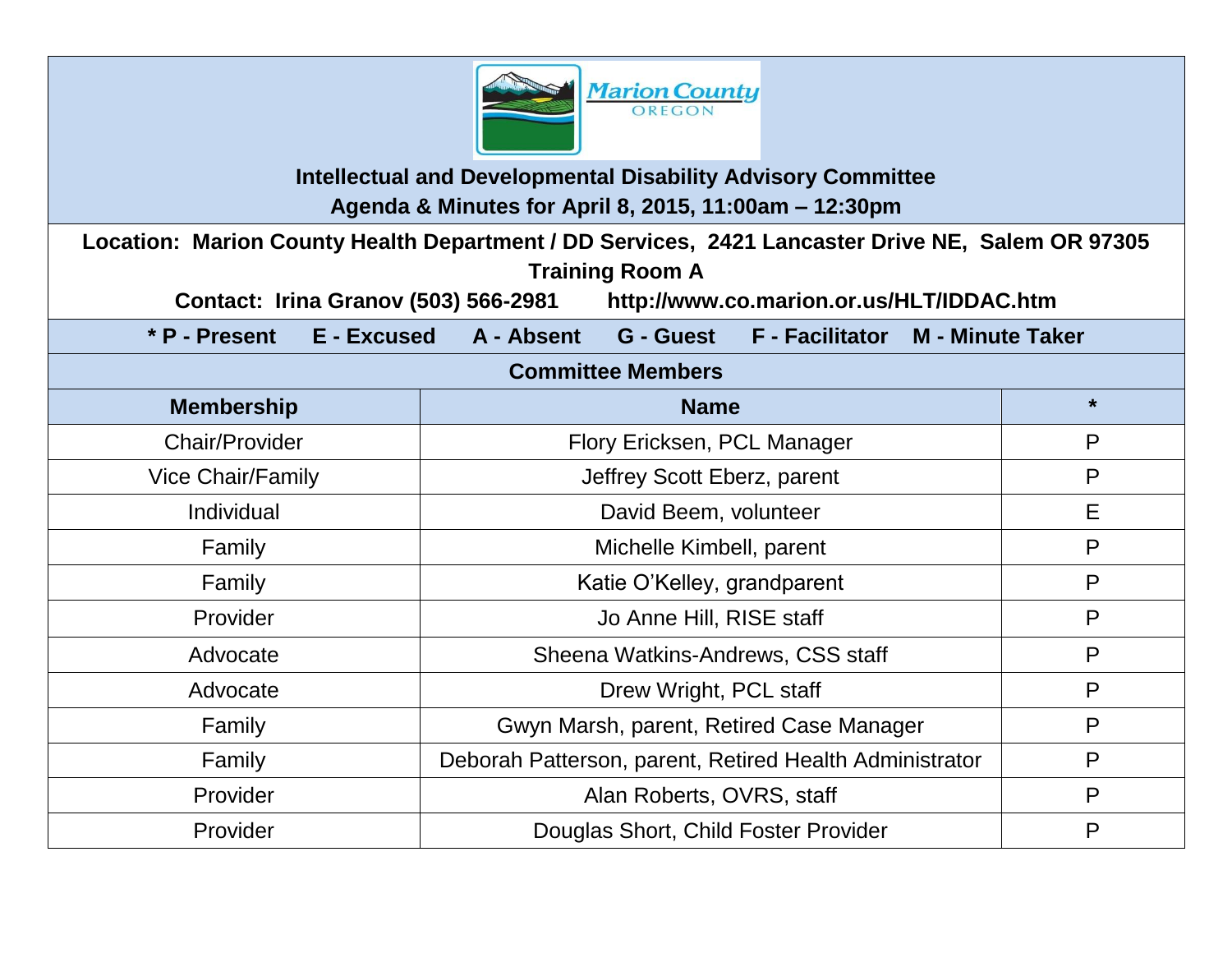

### **Intellectual and Developmental Disability Advisory Committee Agenda & Minutes for April 8, 2015**

**Participants \* P - Present E - Excused A - Absent G - Guest F - Facilitator M - Minute Taker Membership**  $*$ Health Dept Figure 1 Cary Moller, Division Director Figure 2 P CDDP | Dawn Alisa Sadler, Supervisor | E CDDP Reserves and Dana Van Haverbeke, Supervisor New Preserves and Preserves and Preserves and Preserves and P CDDP/Region 3 The Region 3 CDDP/Region 3 CDDP/Region 3 P CDDP Ratty Roth, DD Specialist 2 Patty Roth, P CDDP Rarin Barker, DD Specialist 2 P CDDP **Irina Granov, DD Department Specialist 3** M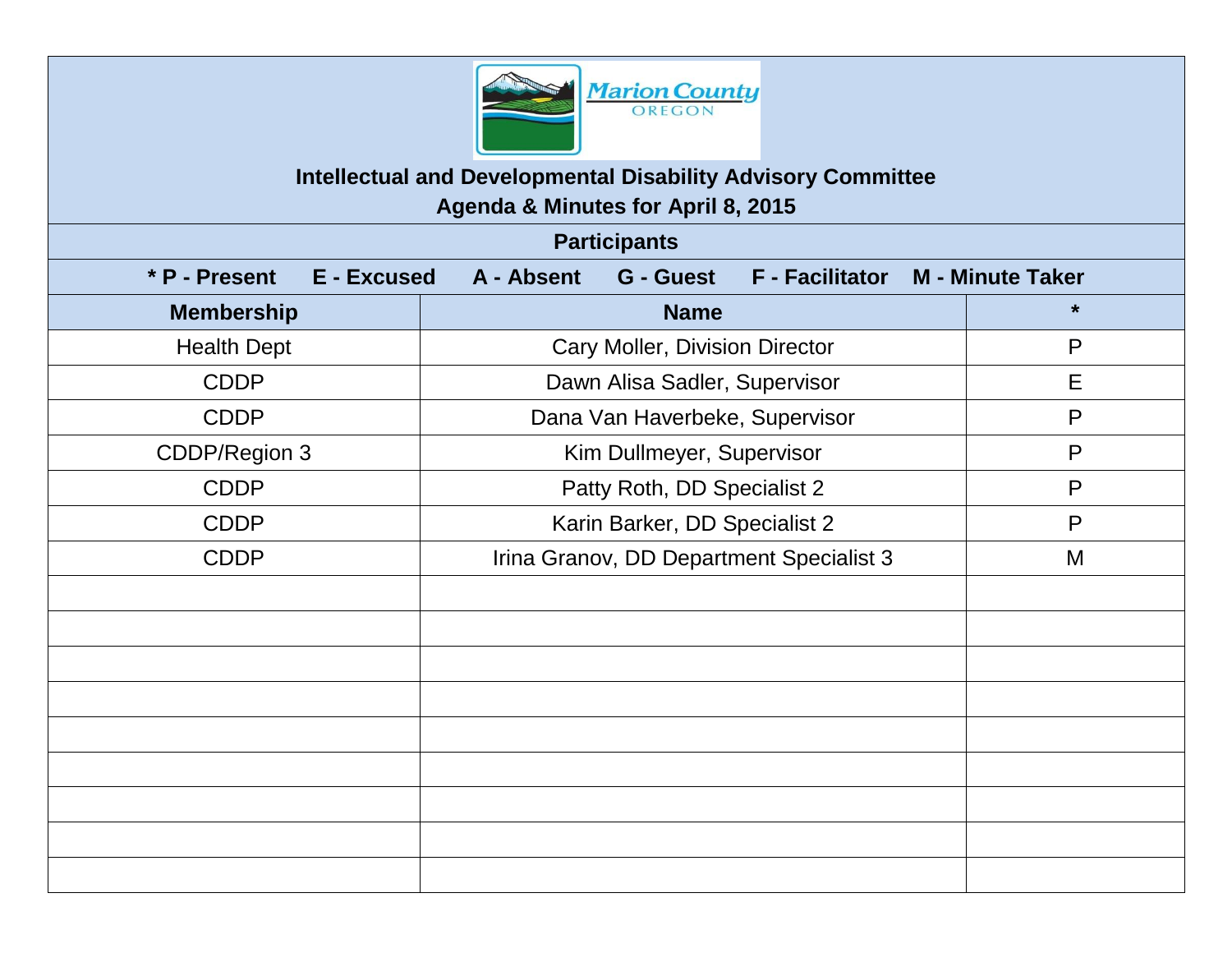

# **Intellectual and Developmental Disability Advisory Committee Agenda and Minutes for April 8, 2015, 11:00am – 12:30pm**

**Location: Marion County Health Department / DD Services, 2421 Lancaster Drive NE, Salem, OR 97305 Training Room A**

**Contact: Irina Granov (503) 566-2981 http://www.co.marion.or.us/HLT/IDDAC.htm**

| Agenda Item                      | <b>Lead Person</b>           | <b>Start Time</b> | <b>Minutes</b> |
|----------------------------------|------------------------------|-------------------|----------------|
| <b>Welcome and Introductions</b> | <b>Flory Ericksen, Chair</b> | 11:00 AM          |                |

## **Item Description » Welcome / Introductions / Minute Approval**

Welcome Committee members and participants. Introduce Committee members, Marion County Community Developmental Disability Program (CDDP) staff, and other participants. Review/approval of prior meeting's minutes.

#### **Item Minutes »**

- Call to order at 11:05am.
- Deborah Patterson motioned to pass the March 11, 2015 minutes, Drew Wright seconded the motion and the group agreed.
- David Beem and Dawn Alisa Sadler have been excused from the meeting.

|                                                                                                                                                                                     | <b>Announcements and Updates</b> | <b>Flory Ericksen, Chair</b> | 11:05 AM | <b>20</b> |
|-------------------------------------------------------------------------------------------------------------------------------------------------------------------------------------|----------------------------------|------------------------------|----------|-----------|
| <b>Item Description » Agenda Updates</b>                                                                                                                                            |                                  |                              |          |           |
| a) Dawn Alisa and/or Dana will provide update from March joint CDDP/Brokerage Manager Meeting.<br>b) Check in/update from Gwyn Marsh and Deborah Patterson from the website review. |                                  |                              |          |           |
|                                                                                                                                                                                     |                                  |                              |          |           |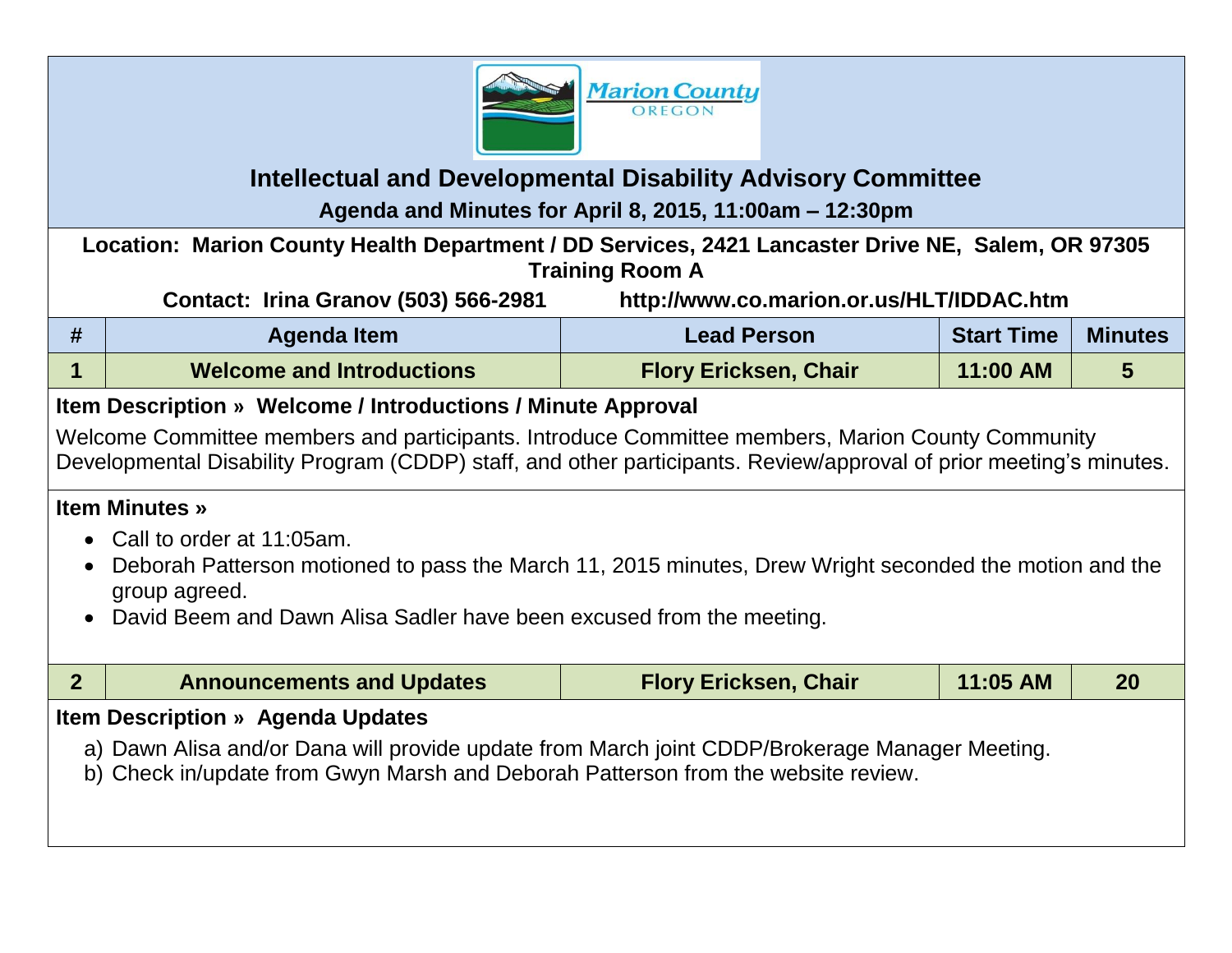#### **Item Minutes »**

a) From Dana VanHaverbeke: The Intergovernmental Agreement needs to be finalized, hopefully by 7/1/2015. Department of Labor has a DD budget line item, including discussing overtime pay, but is still in litigation. There is notification of planned action is a workload issue, notices need to be sent out; the postage budget will be affected. There is a Service Coordinators Personal Agent Conference at Oregon State University (June 23<sup>rd</sup> and June 24<sup>th</sup>) because Needs Assessment training on YouTube is not effective. PMDDT (Presumptive Medicaid Disability Determination Team) there is a work group on developing a process, Karin Barker sitting in the work group. There is a Personal Support Worker bargaining agreement. There are over 800 payroll timesheets that are being entered twice a month. Discussion with the DD Coalition in trying to streamline the process and eXPRS issues.

From Kim Dullmeyer: Five of the State Regional Programs started in year 2000, to review and authorize long term and short term crisis funding. Regional Program Managers and ODDS leadership are meeting every other week to review what the Region doing presently and what Regionalized work can do in the future.

b) Deborah Patterson and Gwyn Marsh will be reviewing the website in May, did not have time this month.

| 3                                                                             | <b>Working Session</b>                                                                                                                                                                                                                                                                                                                                                                                                                                                                                                                                                                                                                                                                                                                                         |  | 11:25 AM | 25 |  |
|-------------------------------------------------------------------------------|----------------------------------------------------------------------------------------------------------------------------------------------------------------------------------------------------------------------------------------------------------------------------------------------------------------------------------------------------------------------------------------------------------------------------------------------------------------------------------------------------------------------------------------------------------------------------------------------------------------------------------------------------------------------------------------------------------------------------------------------------------------|--|----------|----|--|
| <b>Item Description</b> » Working as a group to plan out future Agenda items. |                                                                                                                                                                                                                                                                                                                                                                                                                                                                                                                                                                                                                                                                                                                                                                |  |          |    |  |
|                                                                               | <b>Item Minutes</b> » The group brainstormed ideas for future meetings. Currently have a commitment to get in front of<br>the Board of Commissioners on an as needed basis and have IDDAC Liaisons (Jo Anne Hill and Doug Short) to the<br>Health Advisory Board. When comparing county to county websites regarding DD Services, Marion County has a<br>great website; noticed inconsistencies with terminology of all the webistes. Many people are struggling to<br>understand the changes with the Service Elements, possibly provide consistent education. Possibly Social<br>Networking on Facebook and utilizing it as a resource and providing the community information or referring them to<br>other resources regarding Developmental Disabilities. |  |          |    |  |
| $\overline{\mathbf{4}}$                                                       | <b>Break</b>                                                                                                                                                                                                                                                                                                                                                                                                                                                                                                                                                                                                                                                                                                                                                   |  | 11:50 AM |    |  |
| <b>Item Description</b> » The Group will break and grab lunch.                |                                                                                                                                                                                                                                                                                                                                                                                                                                                                                                                                                                                                                                                                                                                                                                |  |          |    |  |
| 5                                                                             | <b>Educational Session</b>                                                                                                                                                                                                                                                                                                                                                                                                                                                                                                                                                                                                                                                                                                                                     |  | 11:55AM  |    |  |